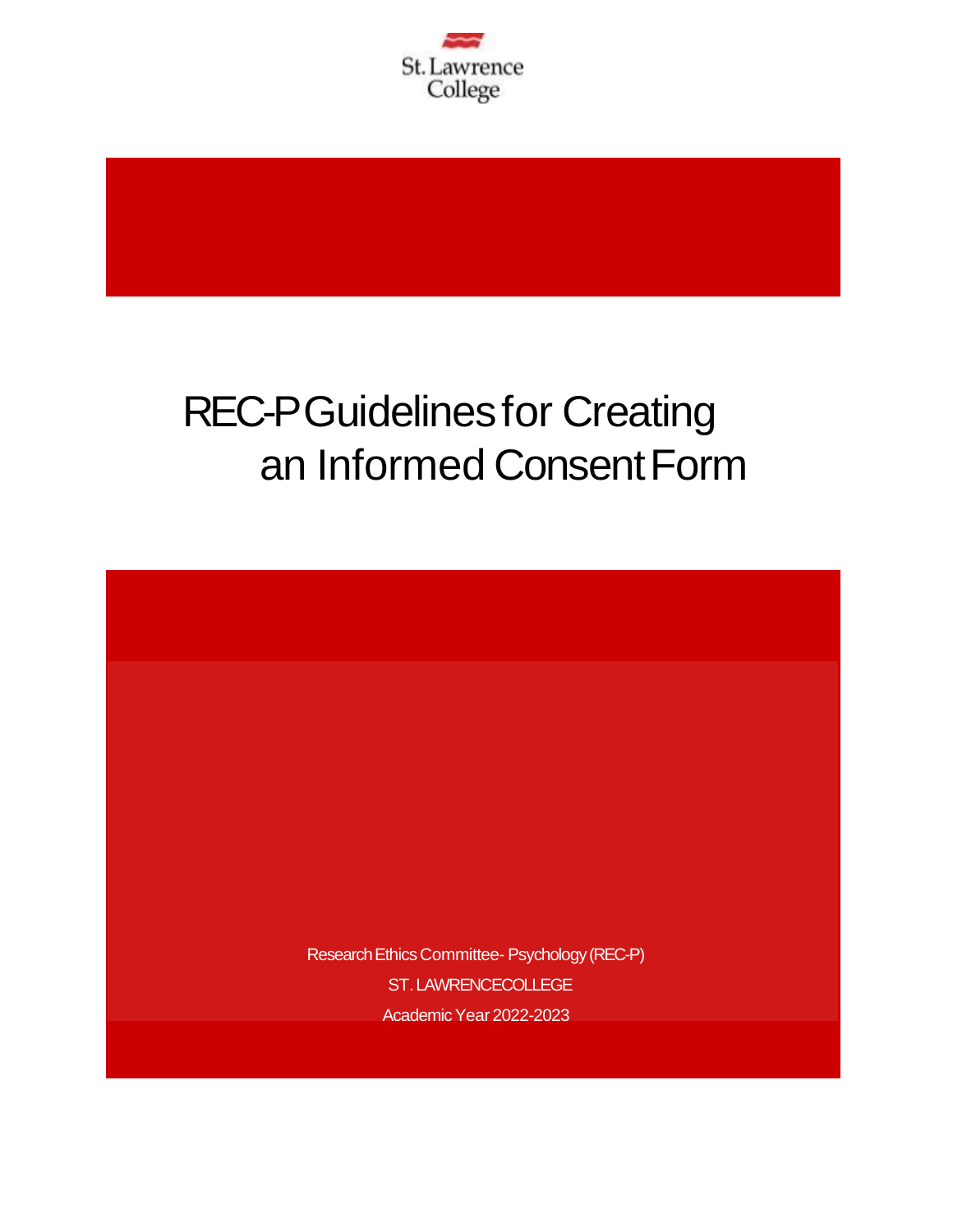#### **Introduction**

Before commencing an intervention with a client, whether the client is a child or an adult, the student is expected to obtain consent/assent from the participants, parents or legal guardians for the thesis research project. The student may do client observations without disrupting the natural environment and complete a functional assessment (without consent), but is required to get consent before implementing an intervention. Therefore, the student is expected to create a consent form that describes in lay language the specifics of the thesis research project including data collection and interventions.

To facilitate this process, guidelines to create the consent and assent forms and templates are available to the students on the Blackboard site under the BPSYC

Central. Students should customize the applicable forms to their specific project. Students are expected to discuss with agency supervisors the agency's policies around conducting research with clients and applicable regulations concerning clients' privacy

and confidentiality. Students will then present a draft consent form/assent form for their agency's input before it is considered for use. The consent form must be shared with and approved by their college supervisor and a copy of the consent form (without

participant identifying information) must be sent to the Research Services Office with the application form and supporting documents for REC-P ethical review. It is imperative that students wait for REC-P Letter of Approval before asking clients to complete the consent form. Please see the following guidelines for creating a consent form. The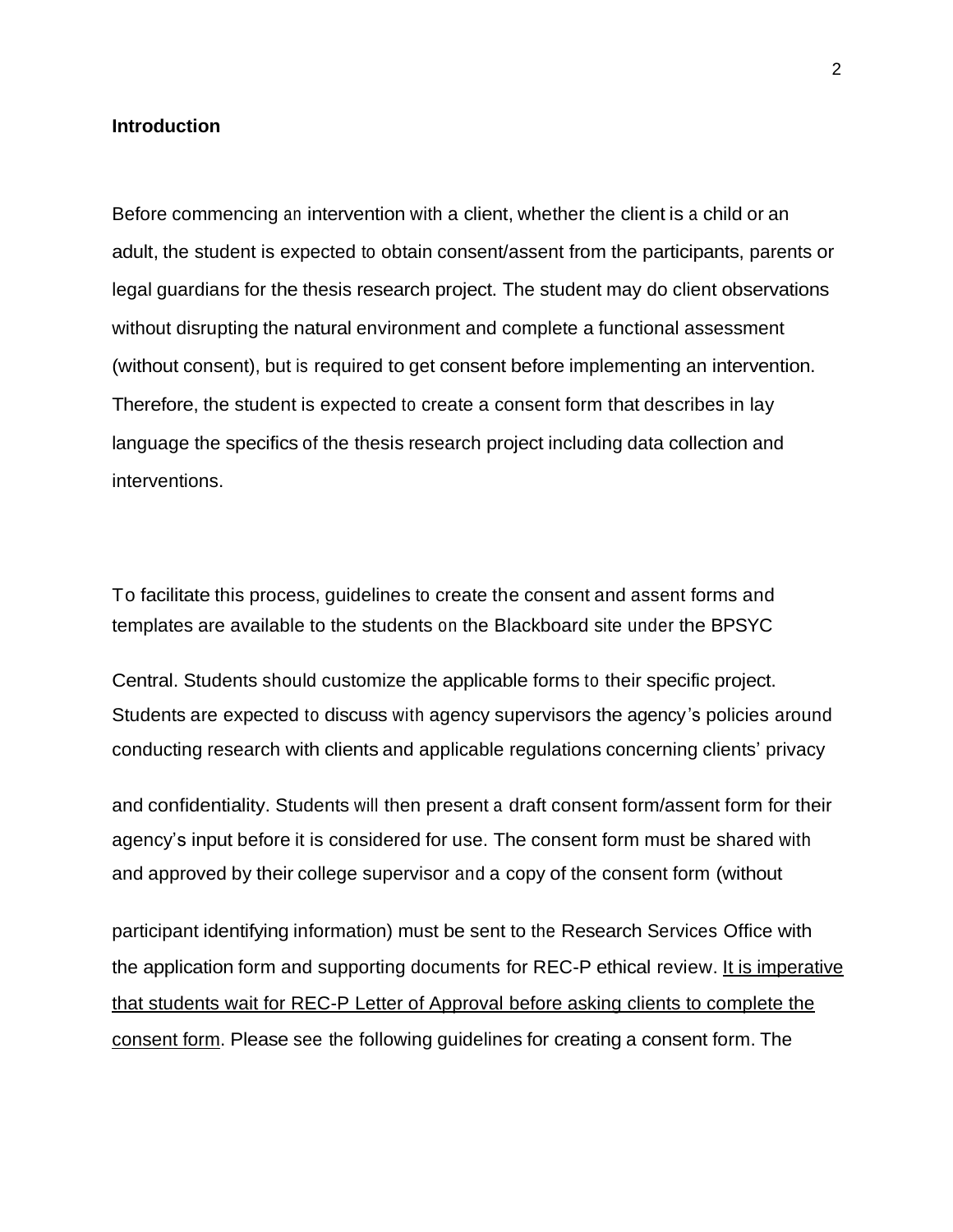student must submit the signed consent forms or an Agency Verification Letter to the college supervisor at Placement Review 2 (Week 10) or Placement Review 3 (Week 14).

## **When to Use Consent**

All fourth-year thesis research involving human participants require a consent form. For research involving participants under the age of 18 or for any individual without the capacity to consent for themselves an assent form will also be required. Written consent is required anytime you ask someone to contribute their opinion or complete a task or when a person is identifiable in your research project and dissemination of findings. If a student is developing a training manual or is reviewing existing programs and they ask staff or clients to test out portions of the intervention and assess how it has changed their behaviour and they plan to include this information in their thesis, then consent is required.

#### **When Consent is Not Required**

Consent is not required to develop a training manual. If staff or clients just try it out to demonstrate to the student how it looks in practice and to provide feedback on whether the manual is complete, consent is not required. Feedback from staff should not be included as data in the result section of the thesis.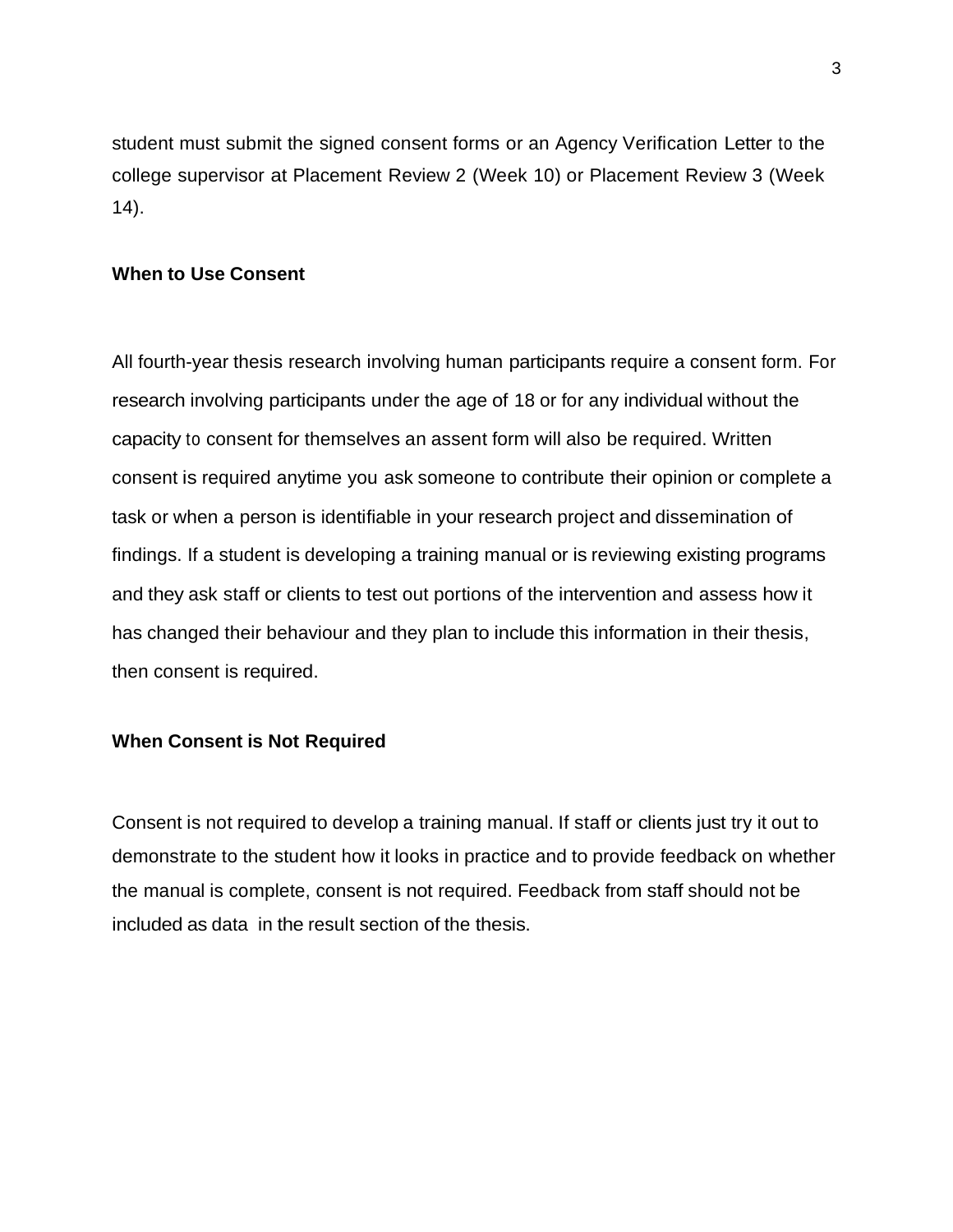#### **Informed Consent Guidelines**

The goal of the informed consent process is to provide potential participants enough information about the research so they can make a free and informed choice about whether they would like to participate in the research. Consent is ongoing throughout a

research project. Creating a consent document for research participants is **one part** of the informed consent process. Participants must be given adequate time to read the informed consent document, have it explained to them (if necessary), and be given the

opportunity to have all of their questions answered. The "informed" part of the consent process means that the participants **understand** what their participation in the research will involve and what the risks and benefits are if they choose to participate. It is also

important for them to understand that if they choose to consent to participate that they can choose at a later time to change their mind and withdraw their original consent. Withdrawing their consent also involves a reasonable opportunity to withdraw their identifiable data as well.

Since the primary purpose of the informed consent document is to provide information to potential research participants, informed consent forms must be clear and easy to understand. This means using simple, short sentences and using lay language. The target grade level for a consent form should be about Grade 6 to 8. The student can use the Word tool, Flesch-Kincaid readability (or grade) level, to determine the reading level of your informed consent form. Other layout conventions can also make providing the information in the informed consent form easier to understand.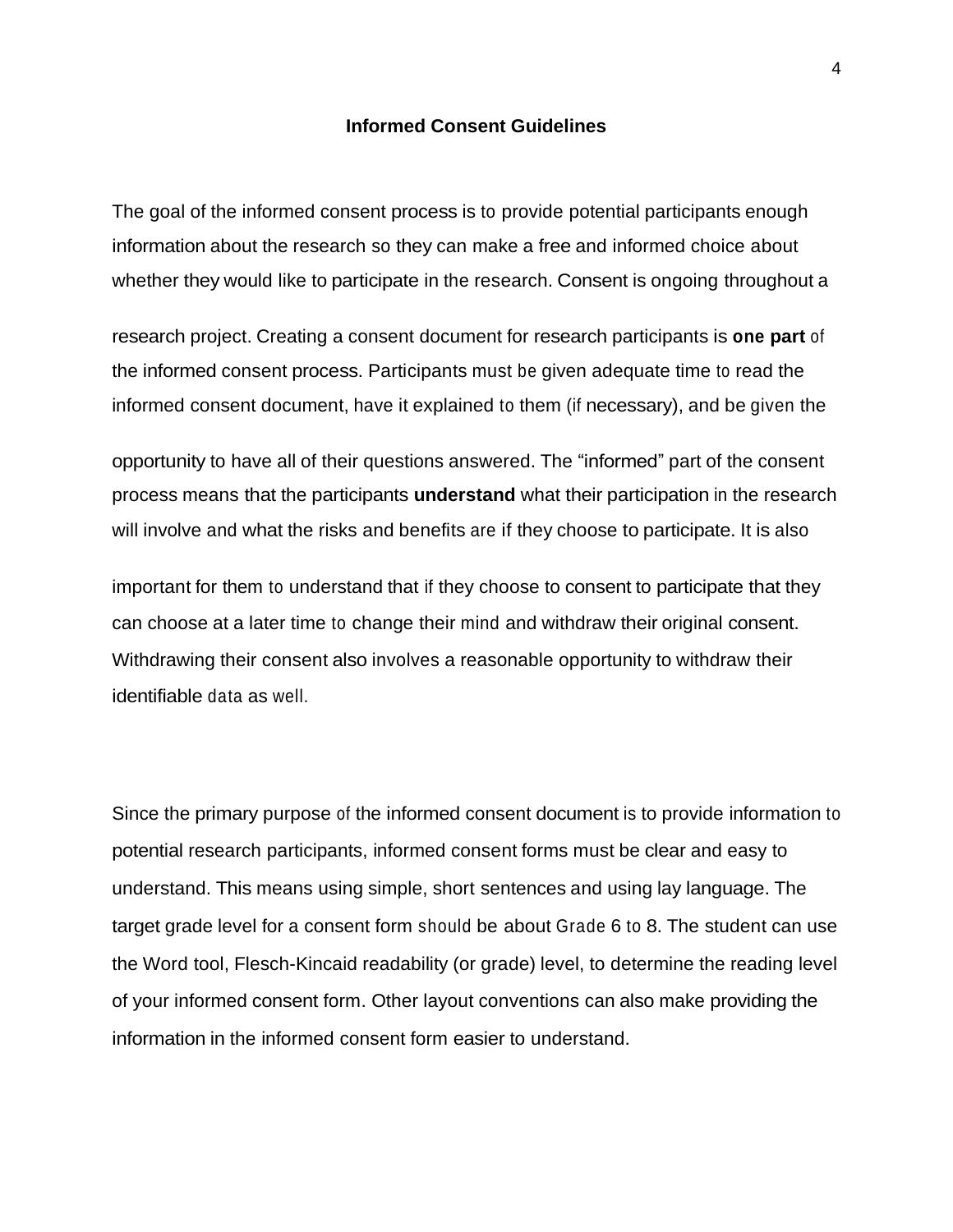## **How to write a clear consent form:**

- Use lay language (explain technical terms, acronyms, and jargon).
- Generally, use second person (i.e., "you ") and in an active (not passive) tense.

However, it is preferable to use first person "I" for the signature block section (e.g., "by signing this consent form…I understand…").

- Use point form, lists, or tables to simplify information for complex procedures or schedules.
- All the information required by the participant should be in **one** informed consent form document. Avoid attachments or other information forms

## **Format Standards** Include,

but are not limited to:

- A minimum of 12-point type size and double-spaced
- Sans serif font (such as Arial) or serif fonts (like Times New Roman)
- Upper and lowercase (not ALL CAPS WHICH ARE HARDER TO READ)
- **Bold** type to emphasis necessary phrases or words
- Headings, small paragraphs, and spaces between the paragraphs
- More space above headings and subheadings than below them (giving a stronger visual link between the heading and the relevant text)
- Lots of white space to keep a page from being cramped and overwhelming
- • At least 1/2 inch to 1 inch of white space around the margins of the page Use page numbering in the top right hand corner.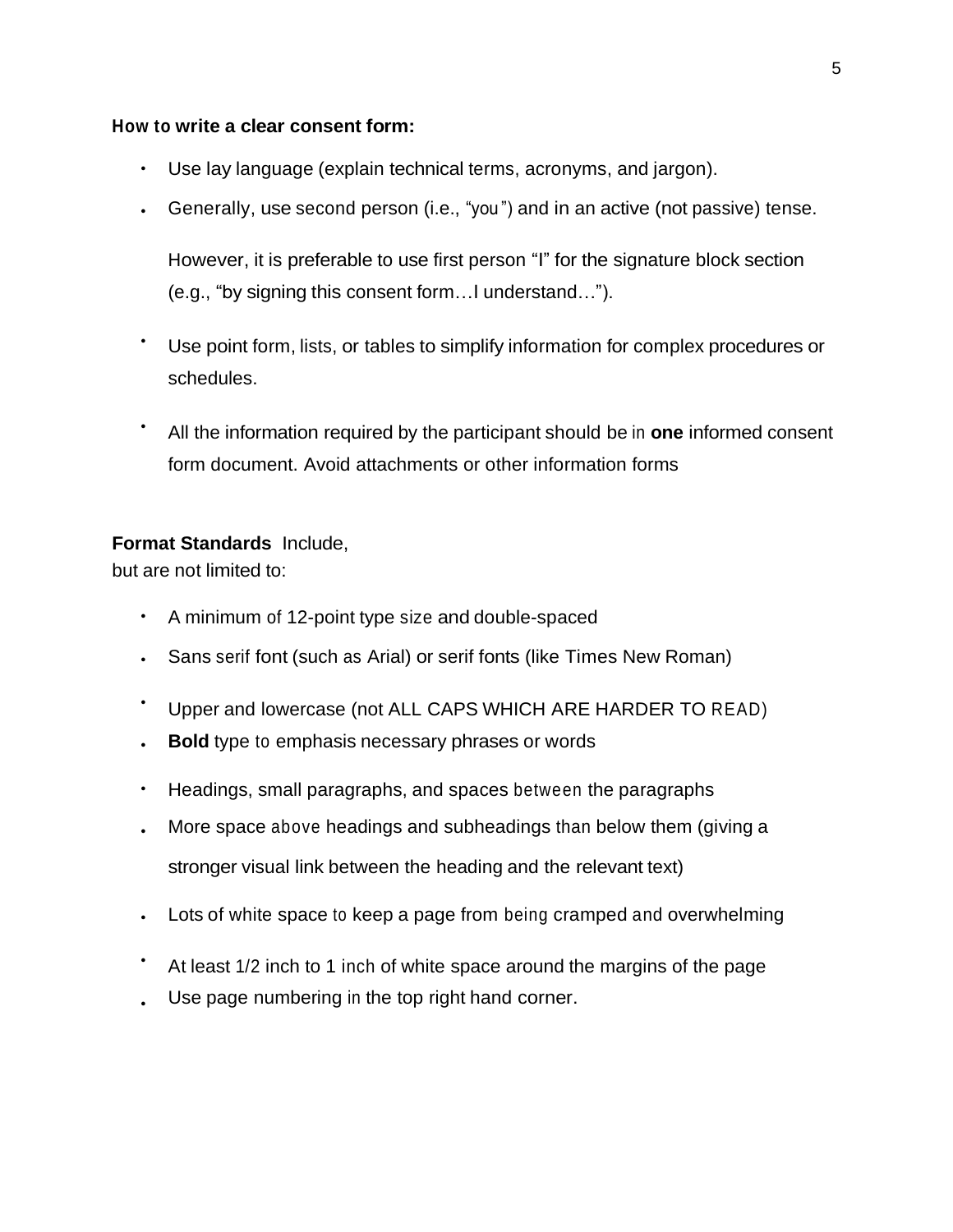## **Required Information**

- Title of the research
- Student researcher name
- Faculty supervisor name and credentials
- Name of the Institution: St. Lawrence College
- Name of Agency

## **Required Statements**

The required elements for most consent forms include, but are not limited to:

## **1. Invitation**

A statement that the study involves research. Statements should include:

- $\Box$  Invitation to participate
- $\Box$  Inclusion/exclusion criteria (if applicable)

Identification of the student researcher

 $\Box$ Identification of the sponsor (if applicable)

## **2. Why is this research study being done?**

 $\mathcal{L}_{\mathcal{A}}$ Statement that explains the research purpose in lay terms.

# **3. What will you need to do if you take part?**

Statements that include a descriptions of:

Nature, duration and frequency of research-related tasks

 $\square$ Explanation of other responsibilities of the participant

 $\Box$ In the case where the consent giver is not the actual participant, this must be stated clearly and the consent giver should be informed that the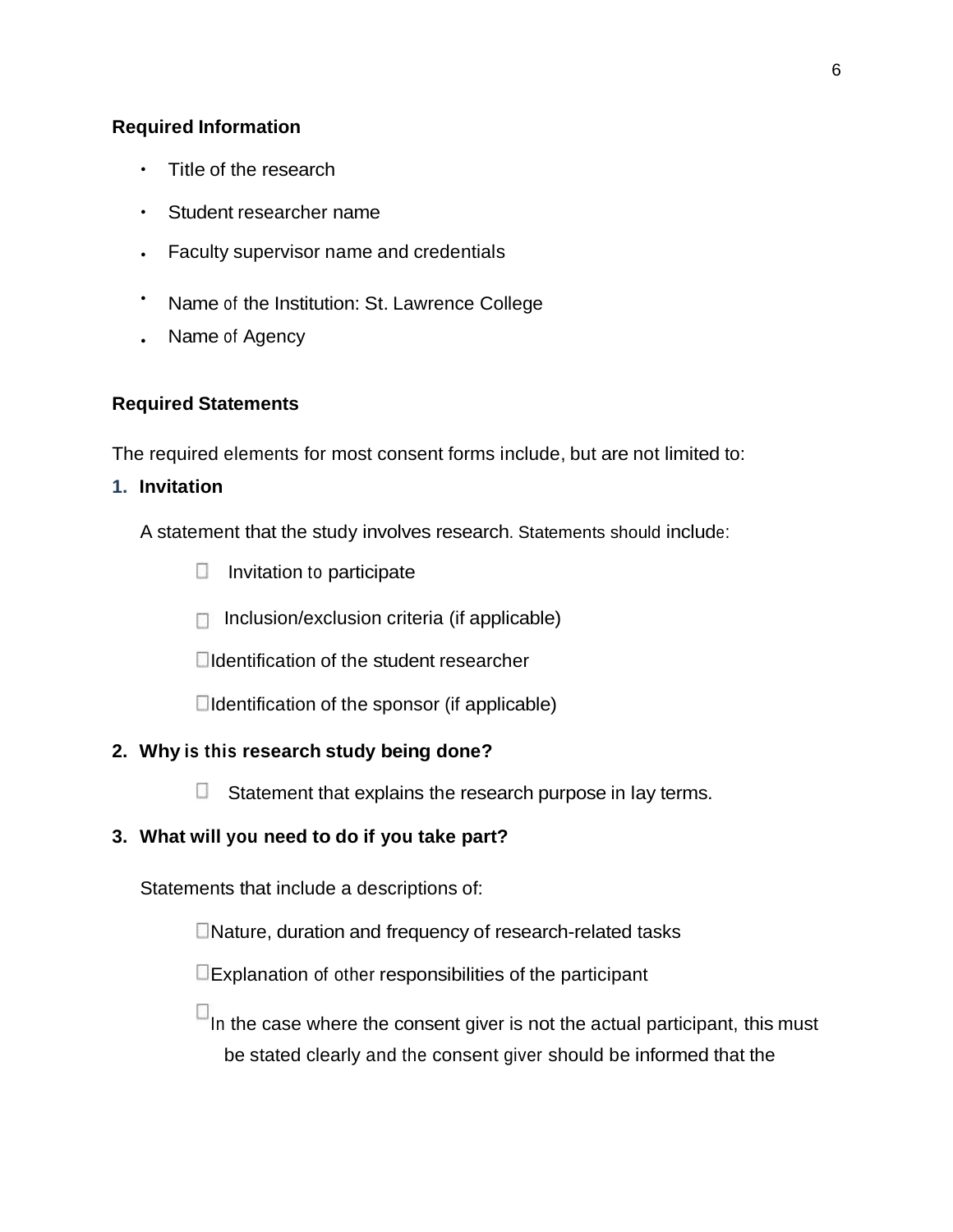participant has an option to refuse to participate when their assent is sought

# **4. What are the potential benefits of taking part?**

 $^{\square}$ Statement that identify the potential benefits to the participants (if applicable). Do not overstate the benefits

Secondary benefits may include contributing to discipline-based

knowledge or contributing to improving services at the agency

# **5. What are the potential risks of taking part?**

A list of foreseeable risks, including:

- $\Box$  Identification of potential foreseeable risks or harms
- $\Box$  Explanation of measures to mitigate risks

# **6. What happens if something goes wrong?**

**EXplanation of process to address possibility if something goes wrong and** 

a participant needs assistance (e.g., available counselling)

# **7. Will the information you collect from me in this research be kept private?**

Provide statements describing the extent to which confidentiality will be maintained, including:

 $\Box$  Assurance that the participant privacy and confidentiality is important

 $\Box$  Explanation of measures to minimize privacy and confidentiality risks

 $\square$  Statement of limits of confidentiality (e.g., "unless required by law") if

**E** relevant

 $\Box$  Information about what data will be collected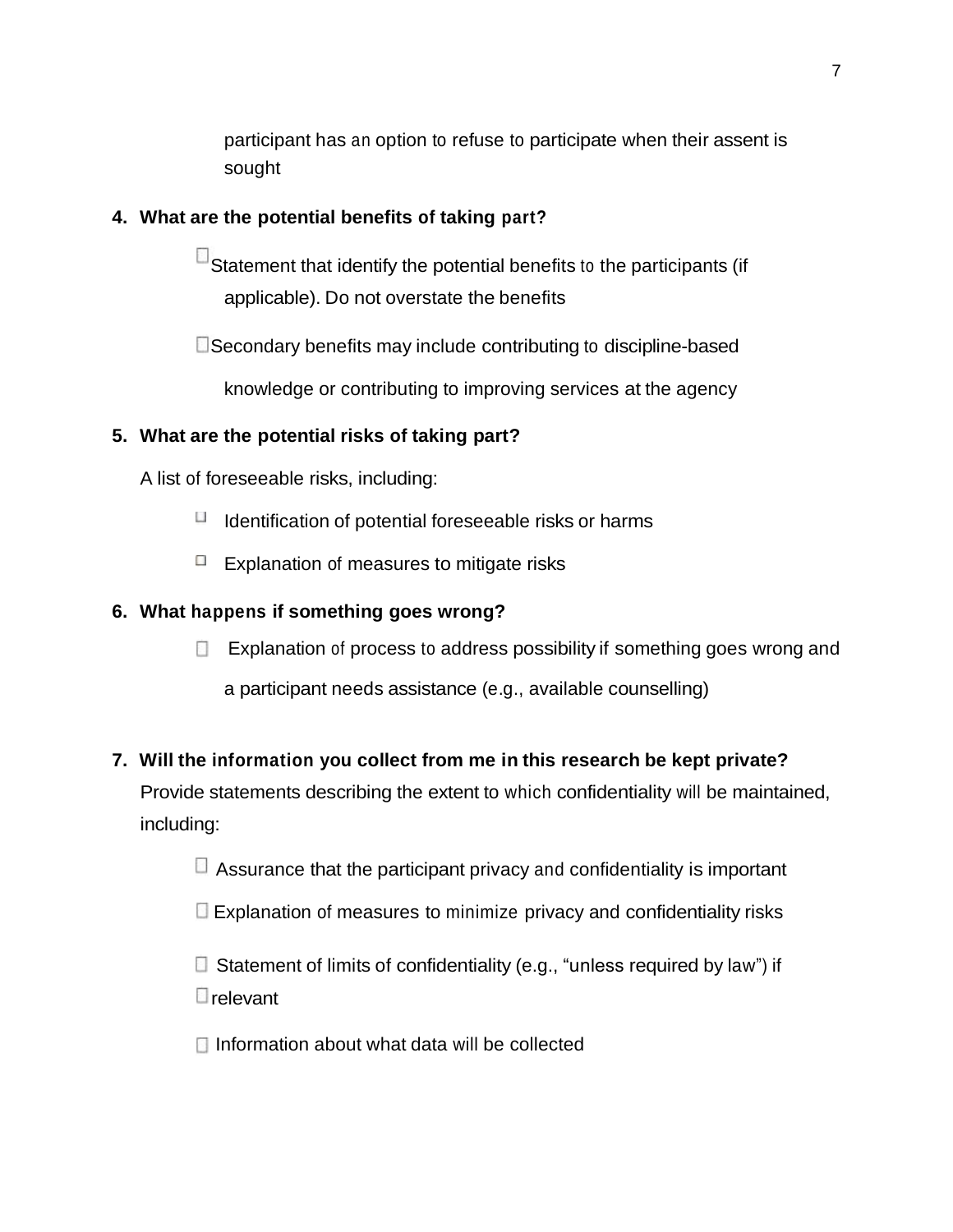$^{\boxdot}$  How data will have identifiers removed (e.g., de-identified, pseudonymized, anonymized) if necessary

 $\Box$  How data from the research will be stored and protected

 $\Box$  How data from the research will be destroyed, and after what time period

(e.g., 6 months after the completion of the research). If there is the possibility of presenting or publishing external to SLC negotiate data retention time period with your college supervisor

 $\Box$  How the consent form will be stored and protected and the length of time the consent form will be kept

 $\Box$  How will data be reported in, for example, publications (i.e., only non-

identifying, aggregate data) and where it will be presented (e.g., in thesis and BPSYC Poster Gala)

#### **8. Do you have to take part?**

Provide statements reiterating that participation is voluntary, including:

 $\Box$  A statement that clarifies if the individual can participate in the

program/intervention if not consenting to participate in the study.

 $\Box$ A statement that participants will not be penalized or experience any negative consequences in any way if they do not take part

 $\square$ Explanation of how participants can withdraw at any time without reason  $\square$ 

 $\Box$ Explanation of how participants can withdraw their data if they choose to

withdraw from the study (explain if this is not possible if data is collected anonymously). If data is identifiable, then provide a realistic amount of time for withdrawal (e.g., up to 2 weeks after completion of participation)

## **9. Contact for further Information:**

A statement clearly distinguishing between who to contact for information about the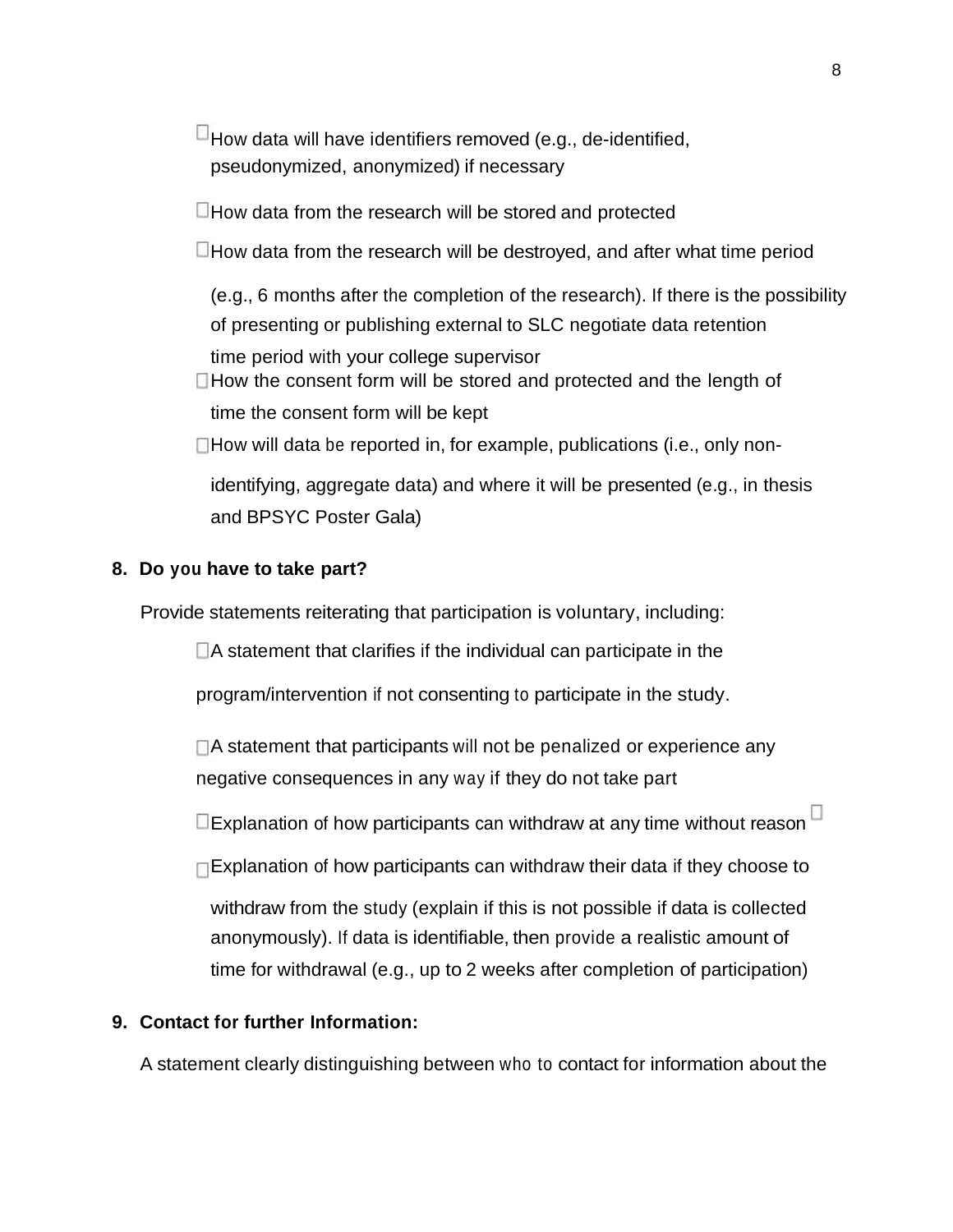study and who participants can contact if they have concerns about their rights as research participants (i.e., SLC Research Ethics Board).

 $\Box$  A statement regarding obtained ethical clearance from SLC-REB Identification of the student researcher and the faculty supervisor contact

information (email)

SLC-REB contact information

**Please note**: When submitting the consent form for REC-P review, it should be in its final form (as it will be seen by the participant), including:

- Letterhead with current SLC logo
- Correct spelling and grammar, including spelled out acronyms

• Identifiers on the consent document (version date or number), preferably in the footer. When re-submitting any revisions to the consent form, change the version date/number and highlight all changes clearly.

If you have any questions, please feel free to ask for assistance by emailing reb@sl.on.ca.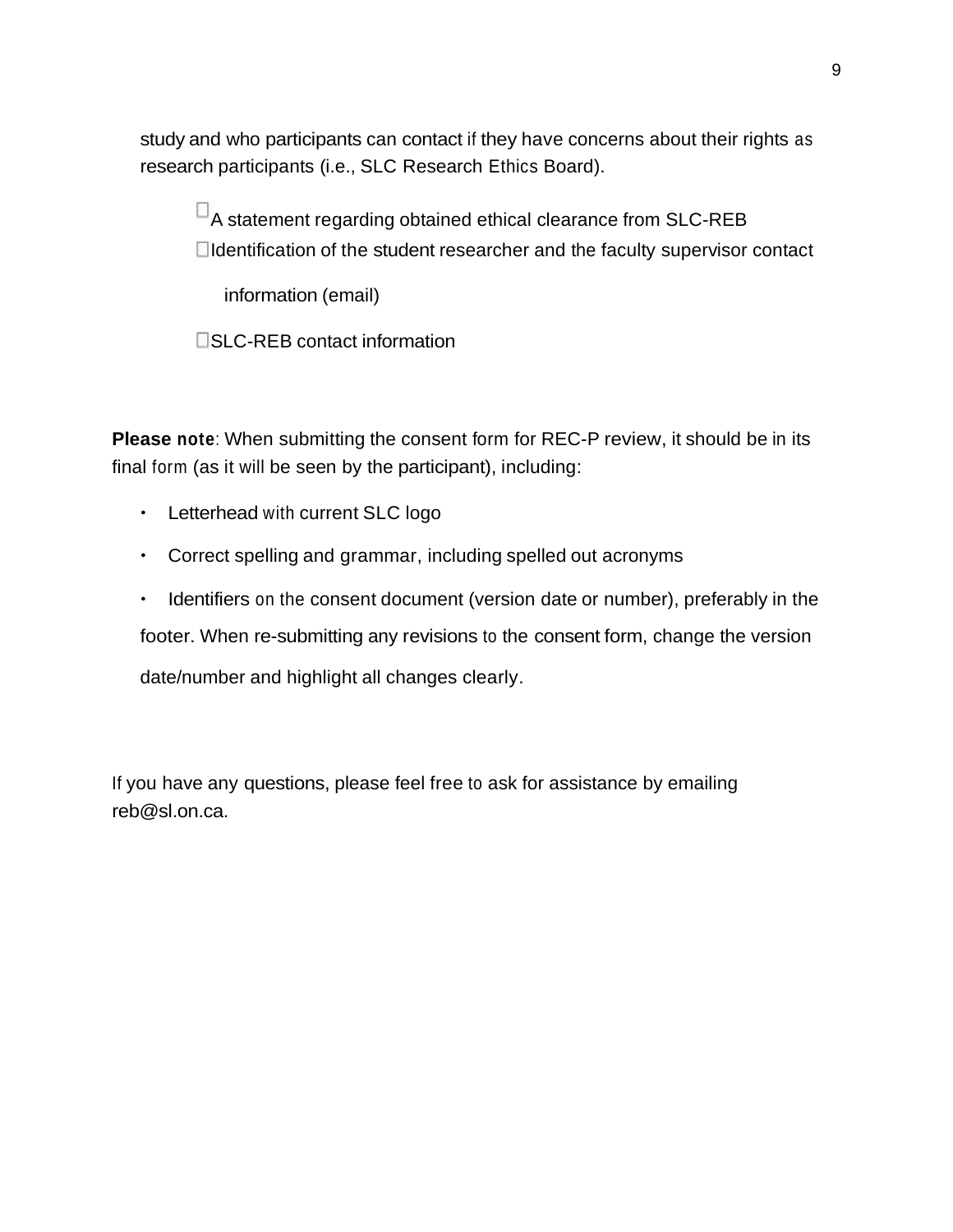#### **Sample Consent Form**

Generic Consent Form – Grade 8 Reading level

**Research title:** The "Go Goddess" Program: A Prevention Program to Enhance Selfesteem and Self-efficacy in a Group of High-Risk Young Women.

**Principal Investigator:** student name **Name of supervisor:** supervisor name **Name of Institution:** St. Lawrence College **Name of institution/agency:** Agency X

#### **Invitation**

You are being invited to take part in a research study. I am a student in my 4 year of the Honours Bachelor of Behavioural Psychology at St. Lawrence College. I am currently on placement at [*Agency*]. At the same time that I am at this placement, I am completing an applied thesis research project as part of my college program. The information in this form will help you understand my research. Please read the information carefully and ask all the questions you might have before you decide if you want to participate.

#### **Why is this research study being done?**

My project is on the Go Goddess Program – a program that aspires to help young women increase their self-esteem by helping them appreciate the value of their interests, their friends, and themselves. I have created a questionnaire to see if the group has been helpful to you. We want to know what parts of the program were most

th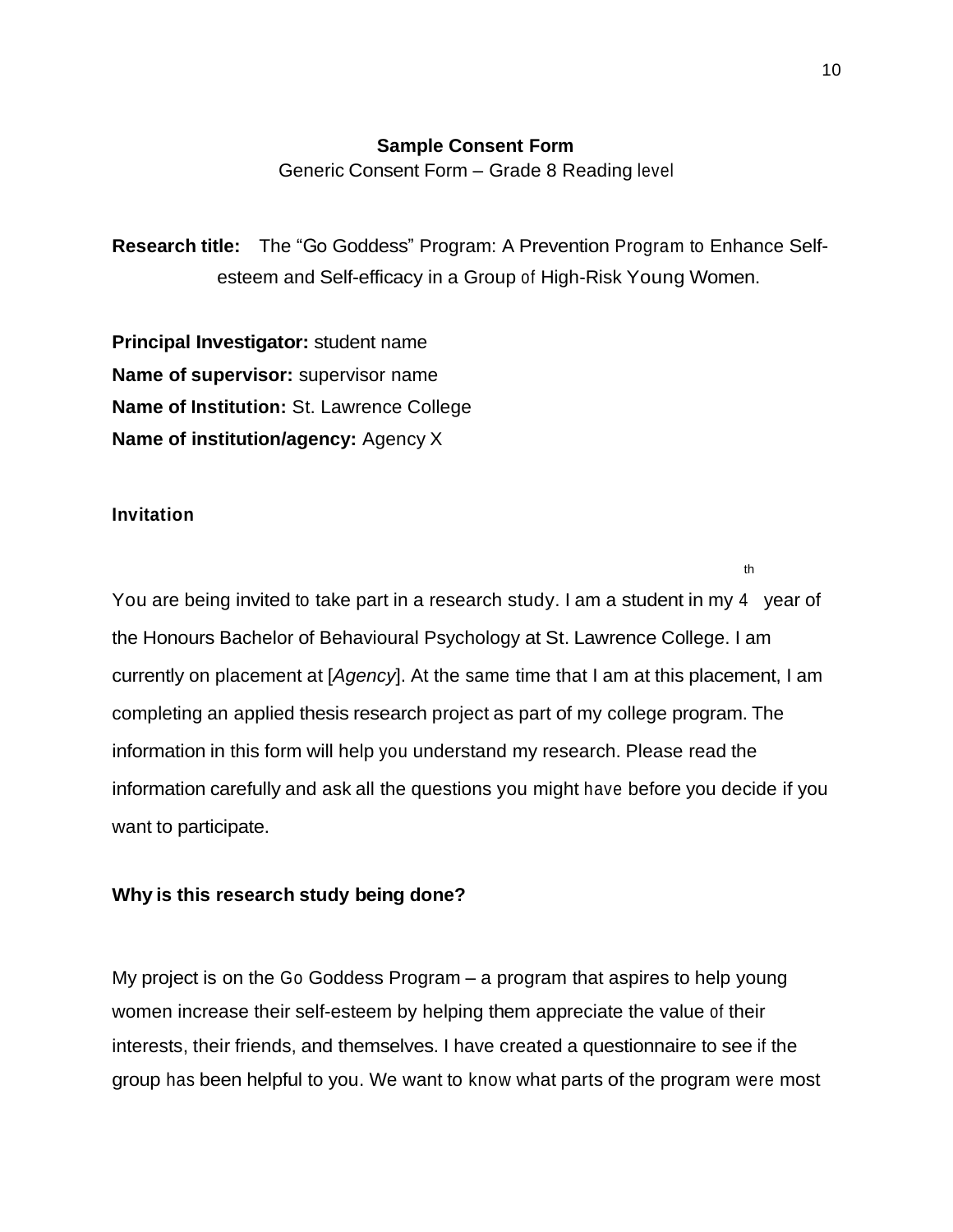helpful to you. Your answers will help us make this program better.

#### **What will you need to do if you take part?**

If you choose to take part in the study, you will be asked to take part in 8 sessions of the Go Goddess Program. During the sessions you will participate in interactive activities and discussion about topics related to self-esteem, values and friendship. The sessions will be held on Monday afternoons at *Agency X* and last about 1 hour. The session will be run by myself and a supervisor from *Agency X*. At the first session, before you start the program, you will be asked to fill out a questionnaire about your own self-esteem that will take about 20 minutes to complete. At the end of the program, you will be asked to complete the same questionnaire. Also at the end of each weekly session, you will be asked to fill out a 5 minutes questionnaire on your satisfaction with the session.

#### **What are the potential benefits of taking part?**

By participating in this research you might learn new ways to improve your self-esteem. Research results might help improve the Go Goddess Program for other young women in the future.

#### **What are the potential risks of taking part?**

Although risks are minimal, participating in group discussion and responding to some of the questions may make you feel uncomfortable.

#### **What happens if something goes wrong?**

If feeling uncomfortable, you may talk to your counsellor, the Go Goddess facilitator or me. If when filling out the questionnaire some of the questions make you feel uncomfortable, you can skip the question.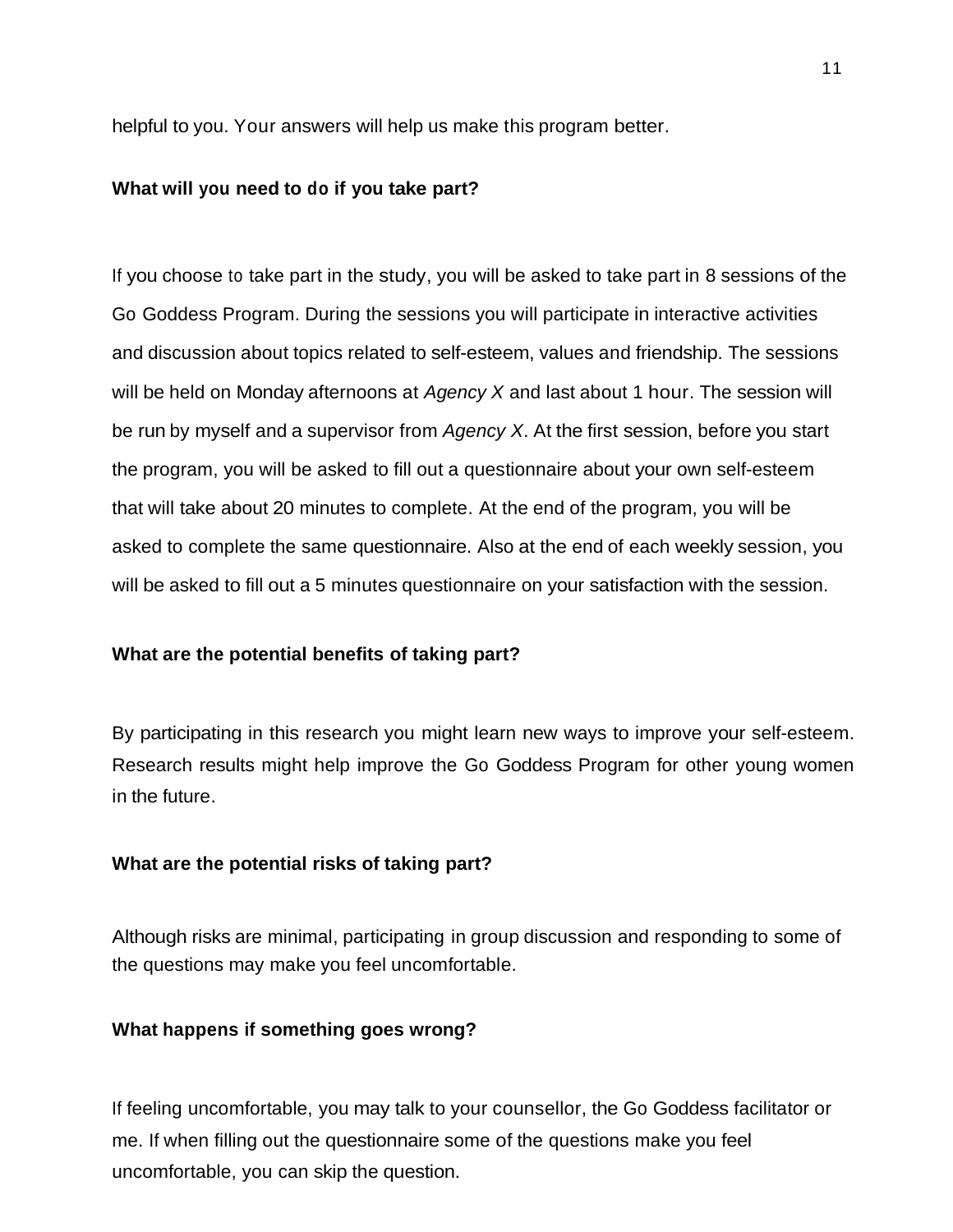#### **Will the information you collect from me in this research be kept private?**

Your privacy and confidentiality are important to us. We will take every reasonable step to keep any information that identifies you confidential unless required by law. In order to protect your privacy, we will remove all information that identifies you and replace it

with either a code or fake name. Informed Consent Forms will be stored in a locked cabinet at St. Lawrence College for 10 years. All other research data will be stored securely at A*gency X* for 6 months after the completion of the research, after which time it will be destroyed. The results from the research are part of my thesis and my thesis will be made available at the St. Lawrence College library. The results will also be presented at St. Lawrence College's Behavioural Psychology Poster Gala, but any such presentations will be of general findings and will never breach individual confidentiality.

#### **Do you have to take part?**

Taking part is voluntary. It is up to you to choose whether you wish to participate in this research or not. If you agree to take part, you will be asked to sign this consent form. Even after you consent to be a participant in this research project, you may withdraw your consent at any time, without giving any reason. Choosing not to participate or withdrawing consent at a later time won't have any impact on the services you receive from [*Agency X*]. If you want to withdraw from the study, please speak to me or my supervisor. If you want to withdraw your data as well, please let me or my supervisor [*name*] know. You will be able to withdraw your data up to two (2) weeks after the study ends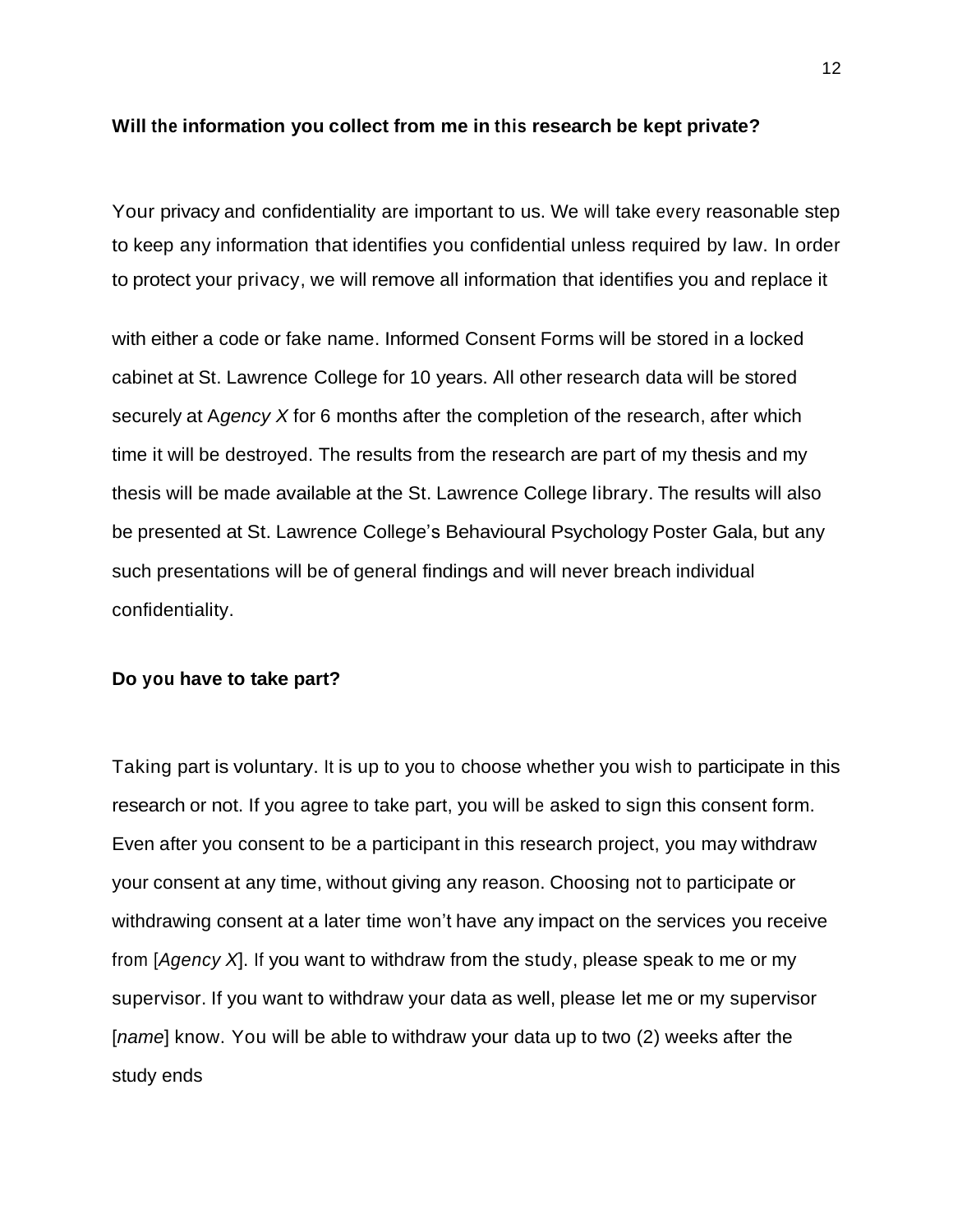## **Contact for further information**

This research has received ethical clearance from the Research Ethics Committee for Behavioural Psychology (REC-P) under the authority of the St. Lawrence College Research Ethics Board (SLC-REB) [*if applicable: and at Agency X's REB*]. The project was developed under the supervision of [name], my supervisor from St. Lawrence College. Thank you for your consideration. If you have more questions, feel free to ask me, [student name], at [*student@sl.on.ca*]. You can also ask my college Supervisor, [name], at [*supervisor@sl.on.ca*]. If you have any worries about the way this research is being conducted or about your rights as a participant you may contact the SLC-REB Chair at reb@sl.on.ca .

#### **Consent**

If you agree to participate in this research, please complete the following form and return it to me as soon as possible. A copy of this signed document will be given to you for your own records. The original will be retained at St. Lawrence College.

#### **By checking the following statements and signing this form, I agree that:**

- $\Box$  understand what the research is about and what I am being asked to do.
- $\Box$  Any questions I had were answered.
- $\Box$  Potential risks and benefits of this study have been explained to me.
- $\Box$ I understand that I have the right not to consent to participate.
- $\Box$ I understand I have the right to withdraw from the study at any time.